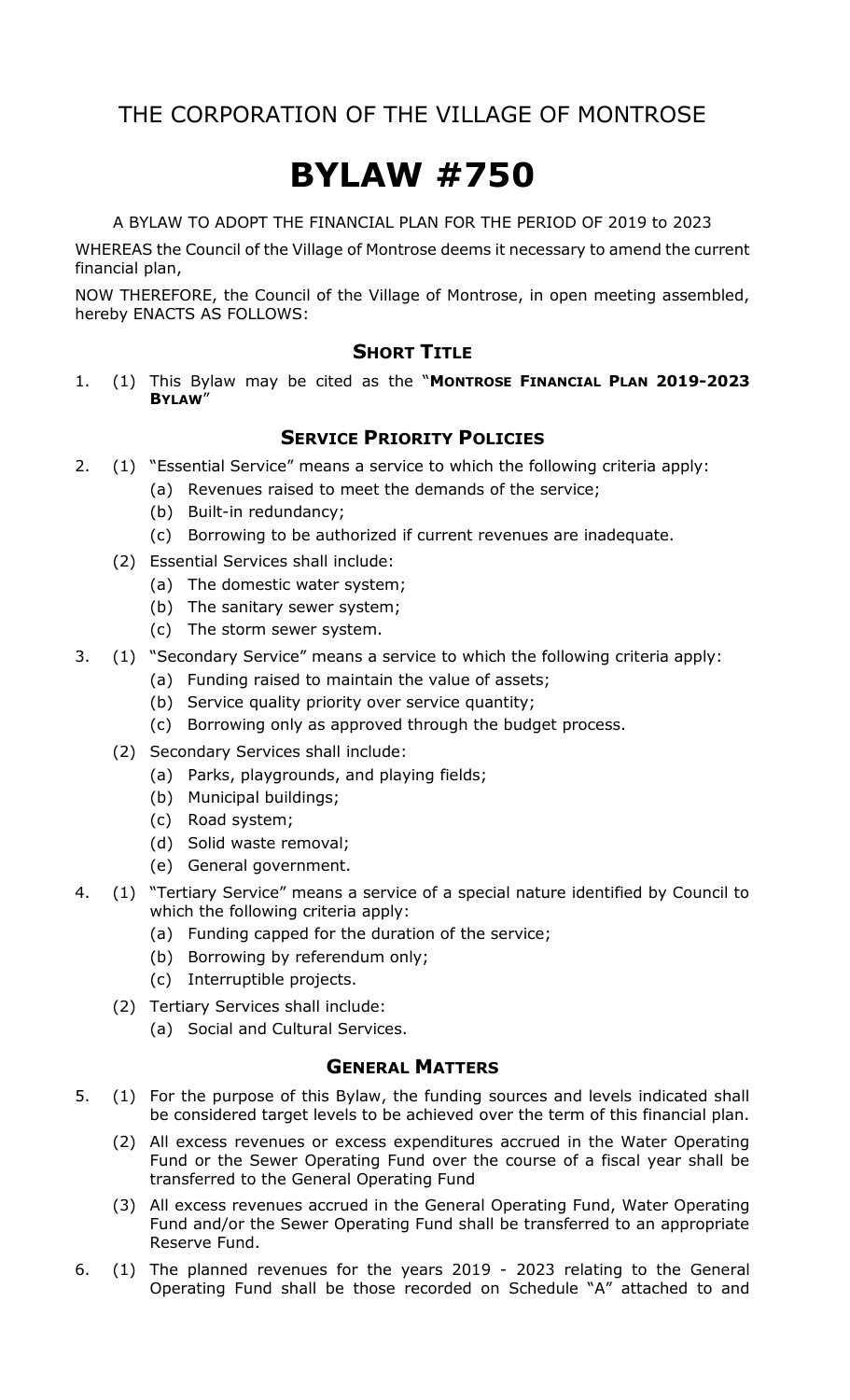forming part of this Bylaw.

- (2) The planned expenditures for the years 2019 2023 relating to the General Operating Fund shall be those recorded on Schedule "B" attached to and forming part of this Bylaw.
- (3) The planned revenues and expenditures for the years 2019 2023 relating to the Water Operating Fund shall be those recorded on Schedule "C" attached to and forming part of this Bylaw.
- (4) The planned revenues and expenditures for the years 2019 2023 relating to the Sewer Operating Fund shall be those recorded on Schedule "D" attached to and forming part of this Bylaw.
- (5) The Statement of Objectives and Policies for the years 2019 2023 relating to the Financial Plan shall be those recorded on Schedule "E" attached to and forming part of this Bylaw.

### **ENACTMENT**

- 7. (1) If any section, subsection, sentence, clause or phrase of this Bylaw is for any reason held to be invalid by the decision of any court of competent jurisdiction, the invalid portion shall be severed and the part that is invalid shall not affect the validity of the remainder.
	- (2) This Bylaw shall come into full force and effect on final adoption.

 $\_$  ,  $\_$  ,  $\_$  ,  $\_$  ,  $\_$  ,  $\_$  ,  $\_$  ,  $\_$  ,  $\_$  ,  $\_$  ,  $\_$  ,  $\_$  ,  $\_$  ,  $\_$  ,  $\_$  ,  $\_$  ,  $\_$  ,  $\_$  ,  $\_$  ,  $\_$  ,  $\_$  ,  $\_$  ,  $\_$  ,  $\_$  ,  $\_$  ,  $\_$  ,  $\_$  ,  $\_$  ,  $\_$  ,  $\_$  ,  $\_$  ,  $\_$  ,  $\_$  ,  $\_$  ,  $\_$  ,  $\_$  ,  $\_$  ,

READ A FIRST TIME READ A SECOND TIME READ A THIRD TIME PUBLIC CONSULTATION HELD RECONSIDERED AND FINALLY ADOPTED this 15<sup>th</sup> day of April 2019 this 15<sup>th</sup> day of April 2019 this 15<sup>th</sup> day of April 2019 this 6<sup>th</sup> day of May 2019 this 6<sup>th</sup> day of May 2019

Mayor **Mayor** Corporate Officer

Certified a true copy of Bylaw #750, as adopted

\_\_\_\_\_\_\_\_\_\_\_\_\_\_\_\_\_\_\_\_\_\_\_\_\_\_\_\_\_\_\_\_\_\_\_\_\_\_\_

Corporate Officer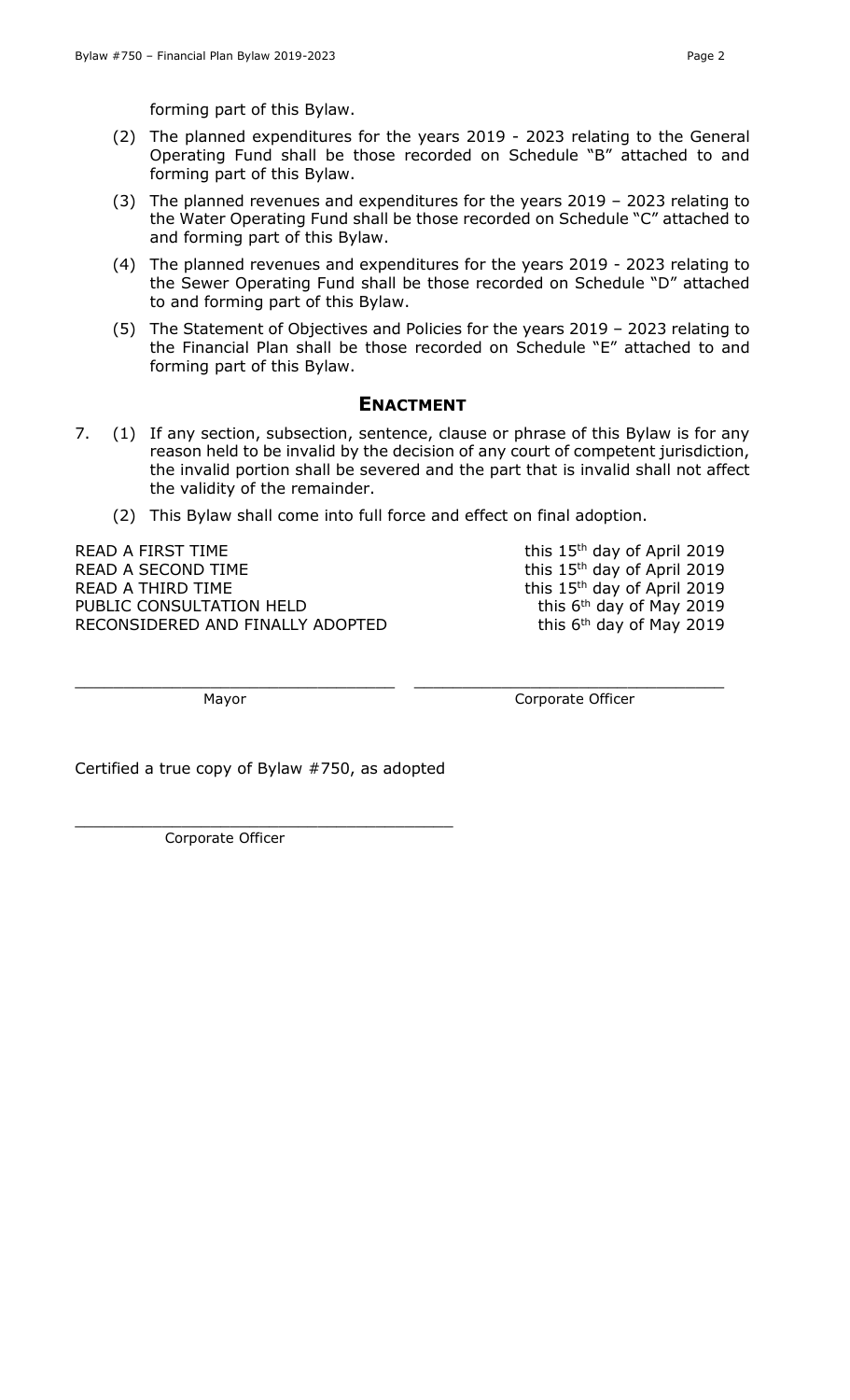# **BYLAW #750**

# SCHEDULE "A" – GENERAL FUND REVENUES

|                                                  | 2018          | 2018         | 2019          | 2020          | 2021          | 2022          | 2023          |
|--------------------------------------------------|---------------|--------------|---------------|---------------|---------------|---------------|---------------|
|                                                  | <b>BUDGET</b> | PRE-         | <b>BUDGET</b> | <b>BUDGET</b> | <b>BUDGET</b> | <b>BUDGET</b> | <b>BUDGET</b> |
|                                                  |               | <u>AUDIT</u> |               |               |               |               |               |
| <b>TAXES</b>                                     |               |              |               |               |               |               |               |
| <b>Ad Valorem Taxes</b>                          | 207,604       | 210,632      | 215,969       | 220,284       | 224,689       | 229,182       | 233,765       |
| <b>Drainage Parcel Taxes</b>                     | 22,900        | 22,900       | 22,950        | 22,950        | 22,950        | 22,950        | 22,950        |
| <b>Community Development Parcel Taxes</b>        | 2,295         | 2,295        | 2,295         | 2,295         | 2,295         | 2,295         | 2,295         |
| Road Maintenance Parcel Taxes                    | 57,375        | 57,375       | 57,375        | 57,375        | 57,375        | 57,375        | 57,375        |
| <b>Utility Taxes</b>                             | 11,164        | 11,174       | 12,445        | 12,445        | 12,445        | 12,445        | 12,445        |
| Grant in Lieu of Taxes                           | 2,871         | 2,985        | 2,985         | 2,985         | 2,985         | 2,995         | 2,995         |
| <b>TOTAL TAXES</b>                               | 304,209       | 307,412      | 314,019       | 318,334       | 322,739       | 327,242       | 331,825       |
| <b>SALE OF SERVICES</b>                          |               |              |               |               |               |               |               |
| Garbage Service                                  | 29,850        | 29,996       | 31,640        | 32,000        | 32,500        | 33,000        | 33,500        |
| <b>Recreation Services</b>                       | 12,000        | 11,582       | 12,000        | 12,200        | 12,400        | 12,600        | 12,800        |
| <b>Other Services</b>                            | 100           | 8            | 100           | 100           | 100           | 100           | 100           |
| <b>TOTAL SALE OF SERVICES</b>                    | 41,950        | 41,587       | 43,740        | 44,300        | 45,000        | 45,700        | 46,400        |
| <b>OTHER REVENUES FROM OWN</b><br><b>SOURCES</b> |               |              |               |               |               |               |               |
| Licenses & Permits                               | 6,550         | 6,232        | 9,594         | 9,000         | 9,000         | 9,000         | 9,000         |
| Rentals                                          | 77,581        | 81,562       | 77,095        | 78,000        | 79,000        | 80,000        | 81,000        |
| Miscellaneous                                    | 24,450        | 155,961      | 25,026        | 25,000        | 25,000        | 25,000        | 25,000        |
| <b>TOTAL REVENUES FROM OWN</b><br><b>SOURCES</b> | 108,581       | 243,755      | 111,715       | 112,000       | 113,000       | 114,000       | 115,000       |
| <b>UNCONDITIONAL TRANSFERS</b>                   | 370,000       | 400,076      | 390,000       | 390,000       | 390,000       | 390,000       | 390,000       |
|                                                  |               |              |               |               |               |               |               |
| <b>CONDITIONAL TRANSFERS</b>                     | 189,692       | 208,877      | 608,410       | 200,000       | 200,000       | 200,000       | 200,000       |
| <b>INTERNAL TRANSFER</b>                         |               |              |               |               |               |               |               |
| <b>Water Fund Administration</b>                 | 22,212        | 0            | 22,212        | 22,100        | 22.100        | 22.100        | 22.100        |
| Sewer Fund Administration                        | 18,174        | 0            | 18,174        | 18,175        | 18,175        | 18,175        | 18,175        |
| <b>Other Transfers</b>                           | 258,500       | 0            | 615,195       | 100,000       | 106,449       | 118,066       | 114,295       |
| <b>TOTAL INTERNAL TRANSFERS</b>                  | 298,886       | 0            | 655,581       | 140,275       | 146,724       | 158,341       | 154,570       |
| <b>COLLECTIONS FOR OTHERS</b>                    | 740,946       | 719,948      | 754,802       | 749,350       | 764,037       | 779,417       | 794,705       |
| <b>TOTAL GENERAL FUND REVENUES</b>               | 2,054,264     | 1,921,657    | 2,878,267     | 1,954,259     | 1,981,500     | 2,014,700     | 2,032,500     |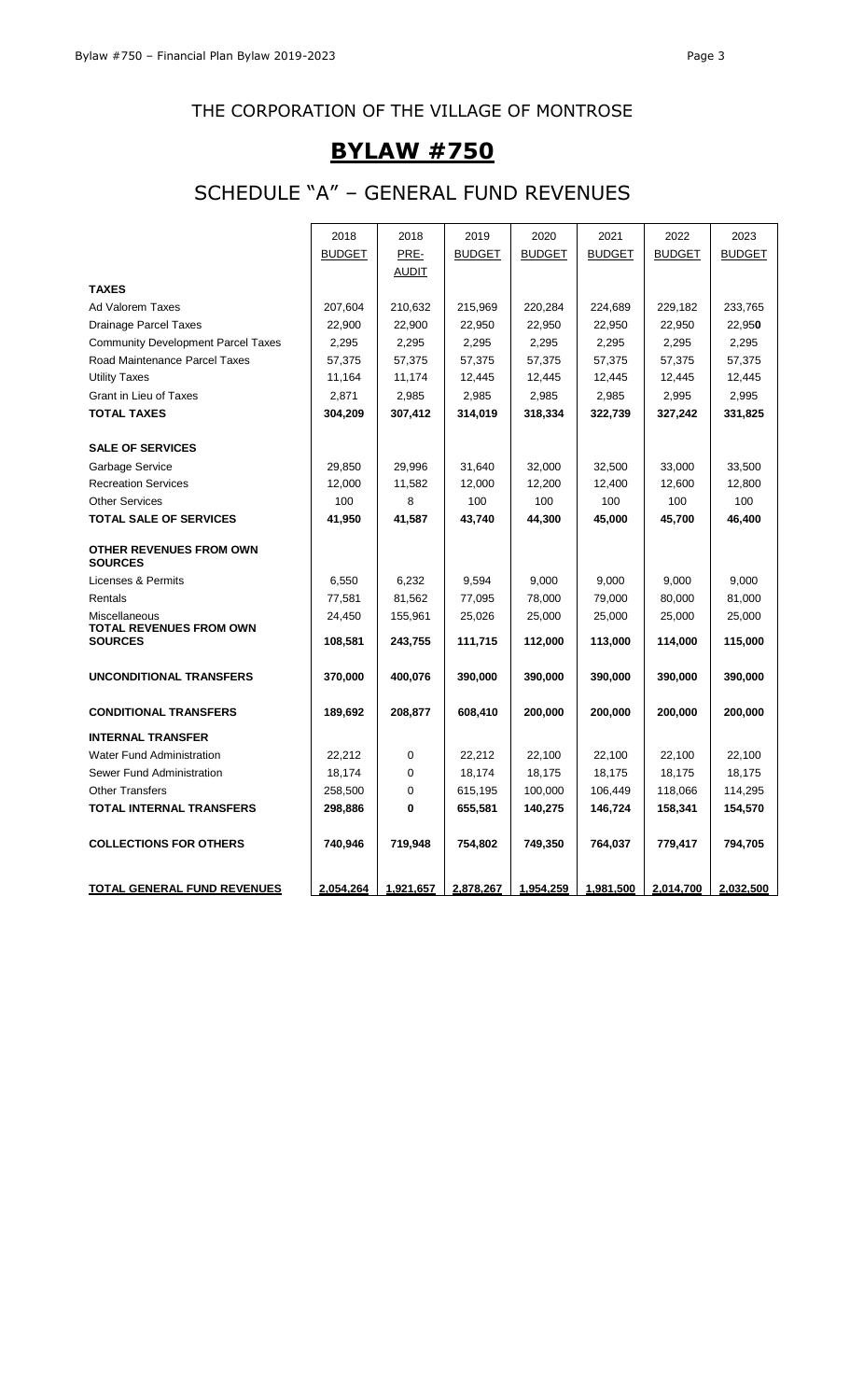# **BYLAW #750**

# SCHEDULE "B" – GENERAL FUND EXPENDITURES

|                                                     | 2018          | 2018                 | 2019          | 2020          | 2021          | 2022          | 2023          |
|-----------------------------------------------------|---------------|----------------------|---------------|---------------|---------------|---------------|---------------|
|                                                     | <b>BUDGET</b> | PRE-<br><b>AUDIT</b> | <b>BUDGET</b> | <b>BUDGET</b> | <b>BUDGET</b> | <b>BUDGET</b> | <b>BUDGET</b> |
| <b>GENERAL GOVERNMENT SERVICES</b>                  |               |                      |               |               |               |               |               |
| Legislative                                         | 29,226        | 26,111               | 33,638        | 34.000        | 34,700        | 35,400        | 36,100        |
| <b>General Administration</b>                       | 376,367       | 332,987              | 382,504       | 390,000       | 398,000       | 405,900       | 414,000       |
| <b>Other General Government Services</b>            | 56,910        | 46,198               | 60,382        | 61,600        | 62,800        | 64,000        | 65,300        |
| <b>TOTAL GENERAL GOVT SERVICES</b>                  | 462,503       | 405,298              | 476,524       | 485,600       | 495,500       | 505,300       | 515,400       |
|                                                     |               |                      |               |               |               |               |               |
| <b>GENERAL PUBLIC WORKS</b>                         |               |                      |               |               |               |               |               |
| <b>General Public Works</b>                         | 12,340        | 18,236               | 15,300        | 15,600        | 15,900        | 16,200        | 16.500        |
| Workshop                                            | 19,833        | 18,475               | 18,115        | 18,500        | 18,800        | 19,100        | 19,400        |
| General Public Works Equipment                      | 37,005        | 24,511               | 41,000        | 42,000        | 42,800        | 43,600        | 44,500        |
| <b>TOTAL GENERAL PUBLIC WORKS</b>                   | 69,178        | 61,222               | 73,175        | 76,100        | 77,500        | 78,900        | 80.400        |
|                                                     |               |                      |               |               |               |               |               |
| <b>PROTECTIVE SERVICES</b>                          |               |                      |               |               |               |               |               |
| <b>Bylaw Enforcement</b>                            | 9,450         | 7,291                | 8,955         | 9,400         | 10,000        | 10,200        | 10,400        |
| <b>Other Protective Services</b>                    | 26,398        | 17,083               | 25,798        | 26,300        | 26,800        | 27,300        | 27,800        |
| <b>TOTAL PROTECTIVE SERVICES</b>                    | 35,848        | 24,374               | 34,753        | 35,500        | 36,800        | 37,500        | 38,200        |
| <b>TRANSPORTATION SERVICES</b>                      |               |                      |               |               |               |               |               |
| Equipment Operation & Maintenance                   | 14,788        | 12,993               | 14,409        | 14,900        | 15,200        | 15,500        | 15,800        |
| Road Maintenance                                    | 95,540        | 85,539               | 95,312        | 97,500        | 99,500        | 101,500       | 103,500       |
| <b>Traffic Services</b>                             | 20,373        | 14,271               | 17,411        | 20,000        | 20,400        | 20,800        | 21,200        |
| TOTAL TRANSPORTATION                                |               |                      |               |               |               |               |               |
| <b>SERVICES</b>                                     | 130,702       | 112,803              | 127,132       | 132,400       | 135,100       | 137,800       | 140,500       |
| <b>ENVIRONMENTAL HEALTH</b>                         |               |                      |               |               |               |               |               |
| <b>SERVICES</b>                                     | 35,688        | 33,969               | 34,813        | 34,500        | 35,200        | 35,900        | 36,600        |
| <b>COMMUNITY &amp; PLANNING</b>                     |               |                      |               |               |               |               |               |
| <b>SERVICES</b>                                     | 45,750        | 36,268               | 73,025        | 40,000        | 40,000        | 40,000        | 40,000        |
|                                                     |               |                      |               |               |               |               |               |
| <b>RECREATION &amp; CULTURAL</b><br><b>SERVICES</b> |               |                      |               |               |               |               |               |
| <b>Recreation Commission</b>                        | 13,076        | 13,772               | 13,076        | 13,300        | 13,500        | 13,800        | 14,100        |
| <b>Community Hall</b>                               | 30,777        | 23,470               | 31,865        | 32,500        | 33,000        | 33,600        | 34,300        |
| Parks and Playfields                                | 49,220        | 35,478               | 48,201        | 49,000        | 49,900        | 50,900        | 52,000        |
| <b>TOTAL RECREATION &amp; CULTURE</b>               | 93,073        | 72,721               | 93,142        | 94,800        | 96,400        | 98,300        | 100,400       |
|                                                     |               |                      |               |               |               |               |               |
| <b>FISCAL SERVICES</b>                              |               |                      |               |               |               |               |               |
| Debt Servicing                                      | 0             | 0                    | 25,000        | 25,000        | 25,000        | 25,000        | 25,000        |
| <b>Transfer to Other Funds</b>                      | 153,000       | 487,686              | 195,375       | 100,000       | 100,000       | 100,000       | 100,000       |
| Transfer of Taxes Collected for Others              | 763,021       | 746,137              | 784,706       | 775,000       | 790,000       | 806,000       | 821,000       |
| <b>TOTAL FISCAL SERVICES</b>                        | 916,021       | 1,233,823            | 1,005,081     | 900,000       | 915,000       | 931,000       | 946,000       |
|                                                     |               |                      |               |               |               |               |               |
| <b>CAPITAL PROJECTS</b>                             |               |                      |               |               |               |               |               |
| Administration                                      | 0             | 0                    | 0             | 0             | 0             | 0             | 0             |
| <b>Public Works</b>                                 | 234,375       | 45,365               | 520,622       | 120,359       | 115,000       | 115,000       | 100,000       |
| Recreation                                          | 35,000        | 16,725               | 440,000       | 35,000        | 35,000        | 35,000        | 35,000        |
| <b>TOTAL CAPITAL PROJECTS</b>                       | 269,375       | 62,090               | 960,622       | 155,359       | 150,000       | 150,000       | 135,000       |
| <b>TOTAL GENERAL EXPENDITURES</b>                   | 2,058,187     | 2,042,651            | 2,878,267     | 1,954,259     | 1,981,500     | 2,014,700     | 2,032,500     |
|                                                     |               |                      |               |               |               |               |               |
| <b>General Fund Surplus (Deficit)</b>               | $-3,923$      | $-120,994$           | 0             | 0             | 0             | 0             | 0             |
|                                                     |               |                      |               |               |               |               |               |
| <b>Consolidated Funds Surplus (Deficit)</b>         | 0             | 0                    | 0             | 0             | 0             | 0             | 0             |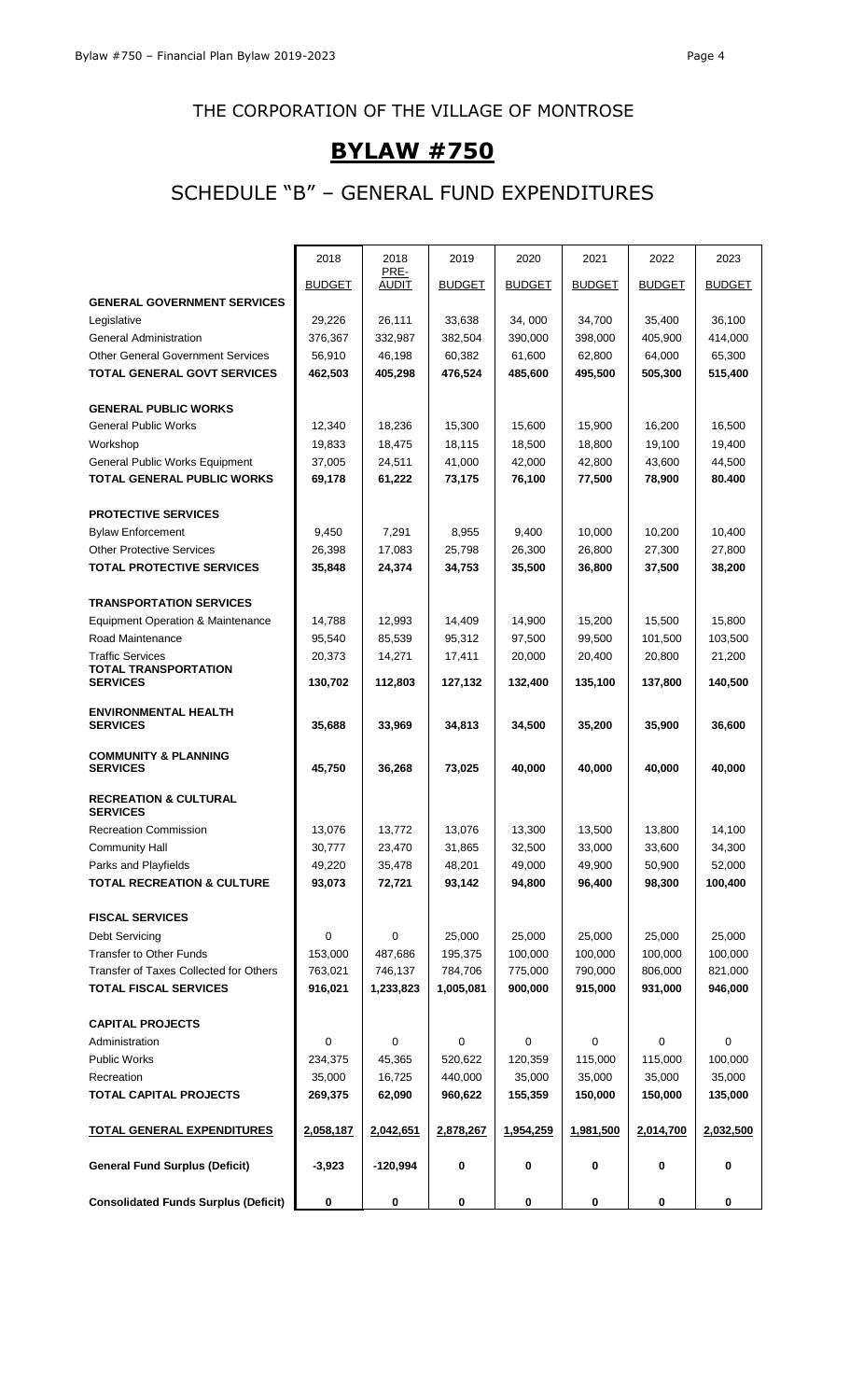# **BYLAW #750**

# SCHEDULE "C" – WATER FUND REVENUES AND EXPENDITURES

|                                                | 2018          | 2018                 | 2019          | 2020          | 2021          | 2022          | 2023          |  |
|------------------------------------------------|---------------|----------------------|---------------|---------------|---------------|---------------|---------------|--|
|                                                | <b>BUDGET</b> | PRE-<br><b>AUDIT</b> | <b>BUDGET</b> | <b>BUDGET</b> | <b>BUDGET</b> | <b>BUDGET</b> | <b>BUDGET</b> |  |
|                                                |               |                      |               |               |               |               |               |  |
| <b>WATER FUND REVENUES</b>                     |               |                      |               |               |               |               |               |  |
|                                                |               |                      |               |               |               |               |               |  |
| <b>TAXES</b>                                   | 116,332       | 116,332              | 116,332       | 116,332       | 116,332       | 116,332       | 116,332       |  |
| <b>SALE OF SERVICES</b>                        | 132,913       | 132,913              | 140,943       | 147,990       | 155,400       | 163,100       | 171,200       |  |
|                                                |               |                      |               |               |               |               |               |  |
| <b>OTHER REVENUES</b>                          |               |                      |               |               |               |               |               |  |
| <b>Government Grants</b>                       | $\bf{0}$      | 0                    | $\bf{0}$      | 0             | 0             | 0             | 0             |  |
| Own Sources                                    | 390,000       | 4,744                | 157,164       | 20,878        | 16,268        | 12,368        | 7,268         |  |
| <b>TOTAL OTHER REVENUES</b>                    | 390,000       | 4,744                | 157,164       | 20,878        | 16,268        | 12,368        | 7,268         |  |
|                                                |               |                      |               |               |               |               |               |  |
| <b>TOTAL WATER FUND REVENUES</b>               | 639,245       | 256,323              | 414,349       | 285,200       | 288,000       | 291,800       | 294,800       |  |
|                                                |               |                      |               |               |               |               |               |  |
|                                                |               |                      |               |               |               |               |               |  |
|                                                |               |                      |               |               |               |               |               |  |
|                                                | 2018          | 2018<br>PRE-         | 2019          | 2020          | 2021          | 2022          | 2023          |  |
|                                                | <b>BUDGET</b> | <b>AUDIT</b>         | <b>BUDGET</b> | <b>BUDGET</b> | <b>BUDGET</b> | <b>BUDGET</b> | <b>BUDGET</b> |  |
| <b>WATER FUND EXPENDITURES</b>                 |               |                      |               |               |               |               |               |  |
|                                                |               |                      |               |               |               |               |               |  |
| <b>GENERAL GOVERNMENT</b><br><b>SERVICES</b>   | 34,350        | 5,364                | 32,751        | 33,400        | 34,000        | 34,700        | 35,400        |  |
|                                                |               |                      |               |               |               |               |               |  |
| <b>ENVIRONMENTAL HEALTH</b><br><b>SERVICES</b> |               |                      |               |               |               |               |               |  |
| <b>Water Supply &amp; Distribution System</b>  |               |                      |               |               |               |               |               |  |
| Water Supply and Treatment                     | 49,919        | 34,654               | 45,958        | 46,900        | 47,800        | 48,800        | 49,800        |  |
| Water Distribution and Fire Hydrants           | 50,054        | 40,707               | 49,169        | 50,200        | 51,200        | 52,200        | 53,200        |  |
| <b>Water Storage</b>                           | 14,926        | 7,729                | 14,397        | 14,700        | 15,000        | 15,300        | 16,400        |  |
| TOTAL ENVIRONMENTAL HEALTH                     | 114,899       | 83,090               | 109,524       | 111,800       | 114,000       | 117,100       | 119,400       |  |
|                                                |               |                      |               |               |               |               |               |  |
| <b>ENVIRONMENTAL &amp; PLANNING</b>            | 27,996        | 0                    | 25,000        | 20,000        | 20,000        | 20,000        | 20,000        |  |
| <b>FISCAL SERVICES</b>                         |               |                      |               |               |               |               |               |  |
| Long-Term Interest                             | 0             | 0                    | $\mathbf 0$   | 0             | 0             | 0             | 0             |  |
| Principal Installments                         | 0             | 0                    | 0             | 0             | 0             | 0             | 0             |  |
| Transfers to other funds                       | $\mathbf 0$   | 0                    | 0             | 0             | 0             | 0             | 0             |  |
| <b>TOTAL FISCAL SERVICES</b>                   | 0             | 0                    | 0             | 0             | 0             | 0             | 0             |  |
|                                                |               |                      |               |               |               |               |               |  |
| TOTAL CAPITAL PROJECTS                         | 462,000       | 387,882              | 247,164       | 120,000       | 120,000       | 120,000       | 120,000       |  |
|                                                |               |                      |               |               |               |               |               |  |
| <b>TOTAL WATER FUND</b><br><b>EXPENDITURES</b> | 639,425       | 476,339              | 414,439       | 285,200       | 288,000       | 291,800       | 294,800       |  |
|                                                |               |                      |               |               |               |               |               |  |
| <b>SURPLUS (DEFICIT)</b>                       | 0             | $-220,015$           | $\bf{0}$      | 0             | 0             | 0             | 0             |  |
|                                                |               |                      |               |               |               |               |               |  |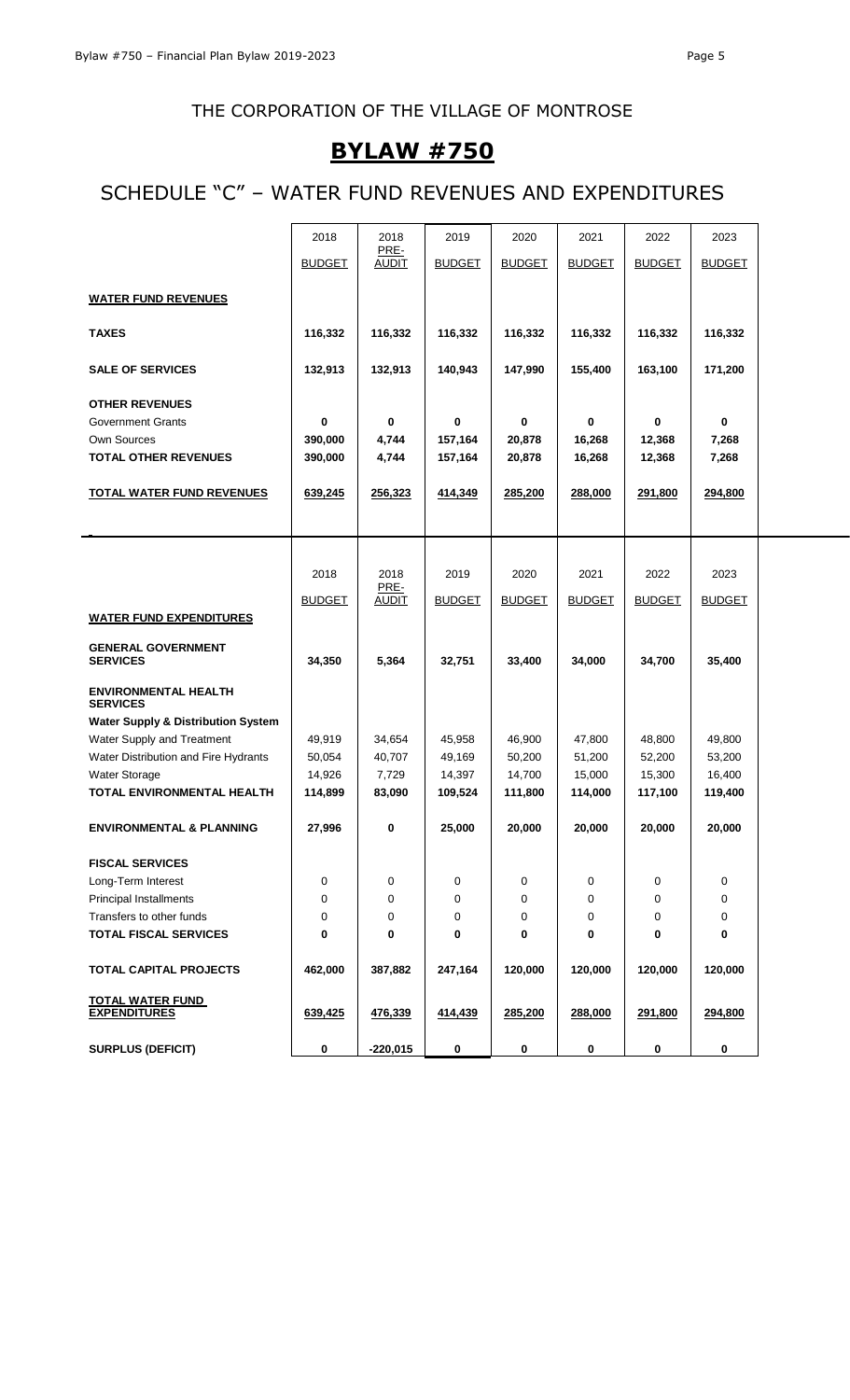# **BYLAW #750**

# SCHEDULE "D" – SEWER FUND REVENUES AND EXPENDITURES

|                                                | 2018          | 2018                 | 2019          | 2020          | 2021          | 2022          | 2023          |
|------------------------------------------------|---------------|----------------------|---------------|---------------|---------------|---------------|---------------|
|                                                | <b>BUDGET</b> | PRE-<br><b>AUDIT</b> | <b>BUDGET</b> | <b>BUDGET</b> | <b>BUDGET</b> | <b>BUDGET</b> | <b>BUDGET</b> |
|                                                |               |                      |               |               |               |               |               |
| <b>SEWER FUND REVENUES</b>                     |               |                      |               |               |               |               |               |
| <b>TAXES</b>                                   | 64,468        | 64,468               | 64,468        | 64,468        | 64,468        | 64,468        | 64,468        |
| <b>SALE OF SERVICES</b>                        | 165,267       | 167,836              | 175,153       | 183,900       | 193,095       | 202,700       | 212,800       |
| <b>OWN SOURCES</b>                             | 719,000       | 655,700              | 2,722,266     | 30,000        | 24,137        | 18,132        | 11,632        |
| <b>TOTAL SEWER FUND REVENUES</b>               | 948,735       | 888,004              | 2,961,887     | 278,368       | 281,700       | 297,168       | 288,900       |
|                                                |               |                      |               |               |               |               |               |
|                                                |               |                      |               |               |               |               |               |
|                                                | 2018          | 2018<br>PRE-         | 2019          | 2020          | 2021          | 2022          | 2023          |
|                                                | <b>BUDGET</b> | <b>AUDIT</b>         | <b>BUDGET</b> | <b>BUDGET</b> | <b>BUDGET</b> | <b>BUDGET</b> | <b>BUDGET</b> |
| <b>SEWER FUND EXPENDITURES</b>                 |               |                      |               |               |               |               |               |
| <b>GENERAL GOVERNMENT</b><br><b>SERVICES</b>   | 24,337        | 1,611                | 25,738        | 26,250        | 26,800        | 27,300        | 27,800        |
| <b>ENVIRONMENTAL HEALTH</b><br><b>SERVICES</b> |               |                      |               |               |               |               |               |
| <b>Collection System Maintenance</b>           | 23,420        | 4,626                | 18,600        | 19,000        | 19,400        | 19,800        | 20,200        |
| <b>Lift Station Maintenance</b>                | 30,398        | 24,932               | 30,274        | 30,900        | 31,500        | 32,100        | 32,700        |
| Sewage Treatment Plant                         | 95,580        | 83,660               | 100,009       | 102,000       | 104,000       | 106,100       | 108,200       |
| TOTAL ENVIRONMENTAL HEALTH                     | 149,389       | 113,218              | 148,883       | 151,900       | 154,900       | 158,000       | 161,100       |
| <b>ENVIRONMENTAL &amp; PLANNING</b>            | 5,000         | 2,702                | 20,000        | 20,000        | 20,000        | 20,000        | 20,000        |
| <b>FISCAL SERVICES</b>                         |               |                      |               |               |               |               |               |
| <b>Debt Servicing</b>                          |               |                      |               |               |               |               |               |
| Long-Term Interest                             | 0             | 0                    | 0             | 0             | 0             | 0             | 0             |
| Principal Installments                         | 0             | $\Omega$             | 0             | 0             | 0             | 0             | 0             |
| <b>Other Transfers</b>                         | 0             | 0                    | 0             | 0             | 0             | 0             | 0             |
| <b>TOTAL FISCAL SERVICES</b>                   | 0             | 0                    | 0             | 0             | 0             | 0             | 0             |
| <b>TOTAL CAPITAL PROJECTS</b>                  | 770,000       | 659,850              | 2,767,266     | 80,000        | 80,000        | 80,000        | 80,000        |
| <b>TOTAL SEWER FUND</b><br><b>EXPENDITURES</b> | 948,735       | 777,381              | 2,961,887     | 278,150       | 281,700       | 285,300       | 288,900       |
| <b>SURPLUS (DEFICIT)</b>                       | 0             | 110,623              | $\pmb{0}$     | 0             | 0             | 0             | 0             |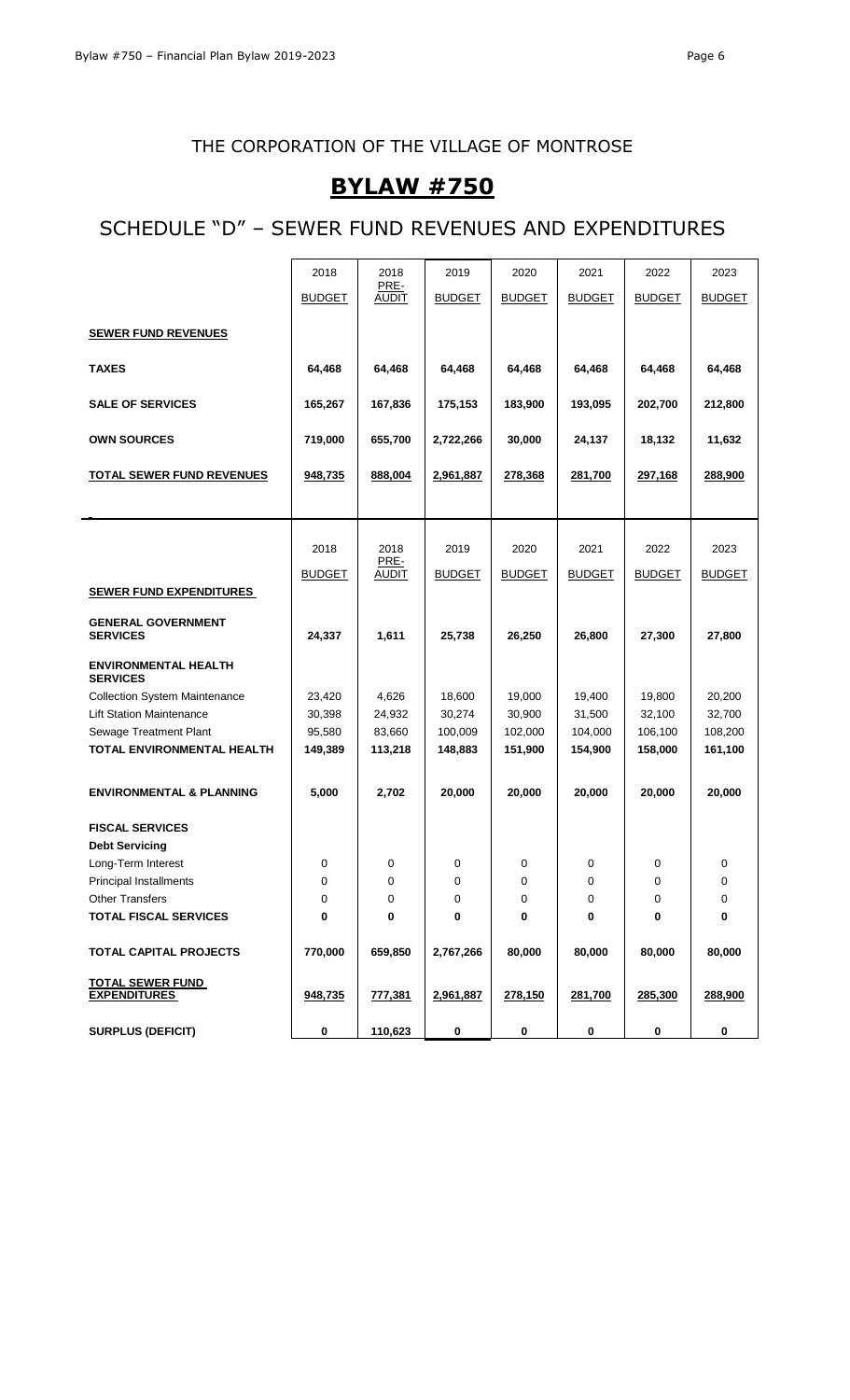# **BYLAW #750**

# SCHEDULE "E" – **Statement of Objectives and Policies**

In accordance with Section 165(3.1) of the *Community Charter,* the Village of Montrose (Village) is required to include in the Five-Year Financial Plan, objectives and policies regarding each of the following:

- 1. The proportion of total revenue that comes from each of the funding sources described in Section 165(7) of the *Community Charter*;
- 2. The distribution of property taxes among the property classes, and
- 3. The use of permissive tax exemptions.

### **FUNDING SOURCES**

Table 1 shows the proportion of total revenue proposed to be raised from each funding source in 2019. As a revenue source, property taxation offers a number of advantages, for example, it is simple to administer, and it is fairly easy for residents to understand. It offers a stable and reliable source of revenue for services that are difficult or undesirable to fund on a user-pay basis. These include services such as general administration, planning services, fire protection, police services, and bylaw enforcement.

Many services can be measured and charged on a user pay basis. Services where fees and charges can be easily administered include water and sewer usage, building permits, business licenses, and sale of specific services and therefore, these are charged on a user pay basis. User fees attempt to allocate the value of a service to those who use the service.

### **Parcel Taxes:**

A water parcel tax is a source of revenue is based on a set fee per parcel of land and offsets, in part, the costs of upgrading water infrastructure.

A sewer parcel tax is a source of revenue is based on a set fee per parcel of land and offsets, in part, the costs of upgrading sewer infrastructure.

A drainage parcel tax is a source of revenue is based on a set fee per parcel of land and offsets, in part, the costs of capital maintenance and the upgrading of drainage infrastructure.

A road maintenance parcel tax is a source of revenue is based on a set fee per parcel of land and offsets, in part, the costs of capital maintenance and the upgrading of road infrastructure.

A community development parcel tax is a source of revenue is based on a set fee per parcel of land and offsets, in part, the costs of capital maintenance and the upgrading of general community development and beautification projects.

| <b>Revenue Source</b>    | % of Total Revenue | <b>Dollar Value</b> |
|--------------------------|--------------------|---------------------|
| <b>General Taxes</b>     | 3.7%               | \$231,399           |
| <b>Parcel Taxes</b>      | 4.2%               | \$263,420           |
| User Fees and Charges    | 7.5%               | \$471,551           |
| <b>Other Sources</b>     | 27.1%              | \$1,696,821         |
| <b>Government Grants</b> | 45.4%              | \$2,836,600         |
| Tax Collected for Other  | 12.1%              | \$754,802           |
| <b>Total</b>             | 100.0%             | \$6,254,593         |

### **Table 1: Sources of Revenue**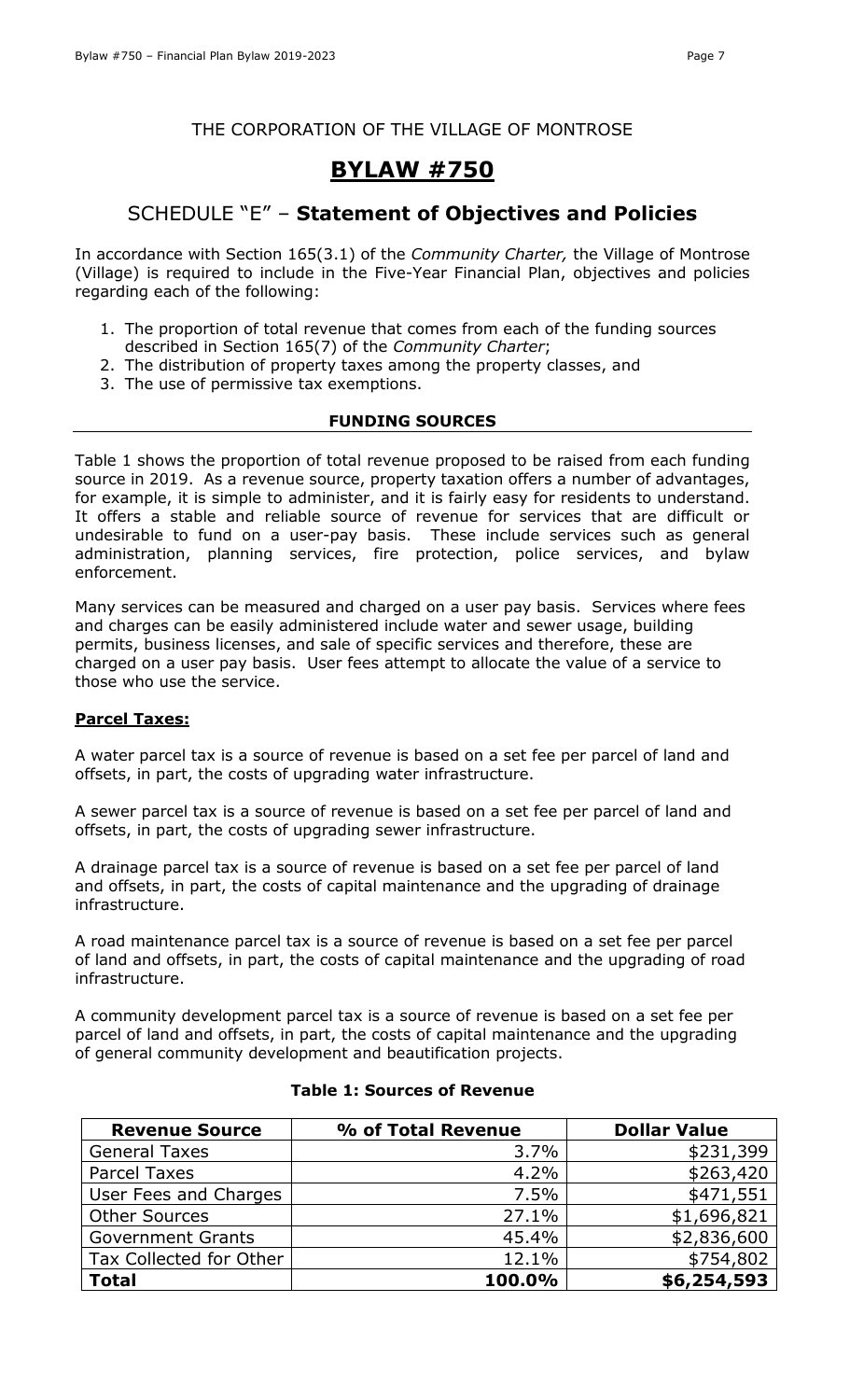#### *Objective*

• Taxation Revenue will be determined by Council each year according to the operating and capital needs of the community, as part of the annual budget process. Taxation will be based on the service level priorities of Council, in balance with preserving and enhancing the financial health of the Village.

### *Policies*

- The Village will review all parcel tax and user fee levels annually to ensure they are adequately meeting both the capital and delivery costs of the service, and
- Where possible, the Village will endeavor to supplement revenues from user fees and charges and alternate sources, rather than taxation, to lessen the burden on its limited property tax base.

### **Small Communities Grant (Strategic Community Investment Fund):**

Government grants include the Small Communities Grant (Strategic Community Investment Funds) which are provided by the Province of British Columbia to reduce the level of municipal taxation. For a smaller municipality, these funds are instrumental to help maintaining existing municipal service levels.

### *Objective:*

• The Village will attempt to increase the sources of government grants to complete much needed infrastructure capital projects in the municipality. Where feasible user fees will be levied where measurable level of services are rendered or provided.

#### *Policies:*

- Where possible the Village will substitute revenues from user fees and charges and government grants rather than taxation, and
- The Village will review municipal services and user fees to ensure that the operating and capital budgets are adequate while providing the residents with the expected service levels of previous years.

### **DISTRIBUTION OF PROPERTY TAX RATES**

Table 2 outlines the distribution of property taxes among the property classes for 2018. The residential property class provides the largest proportion of property tax revenue. This is appropriate as this class also forms the largest portion of the assessment base and consumes the majority of Village services.

| <b>Taxes - Property</b> | % of Total Property |                     |
|-------------------------|---------------------|---------------------|
| <b>Class</b>            | <b>Taxation</b>     | <b>Dollar Value</b> |
| Residential (1)         | 97.68%              | \$210,968           |
| Utilities (2)           | 0.20%               | \$422               |
| Social Housing (3)      | $0.00\%$            | \$0                 |
| Major Industrial (4)    | $0.00\%$            | \$0                 |
| Light Industrial (5)    | $0.00\%$            | \$0                 |
| Business and Other (6)  | 2.12%               | \$4,575             |
| Recreation/Non-profit   |                     |                     |
| (8)                     | $0.00\%$            | \$0                 |
| Farmland (9)            | $0.00\%$            | \$0                 |
| <b>Total</b>            | 100.00%             | \$215,965           |

### **Table 2: Distribution of Property Tax Rates**

#### *Objective*

• The distribution of property taxes among the property classes will be maintained similar to the distribution in prior years.